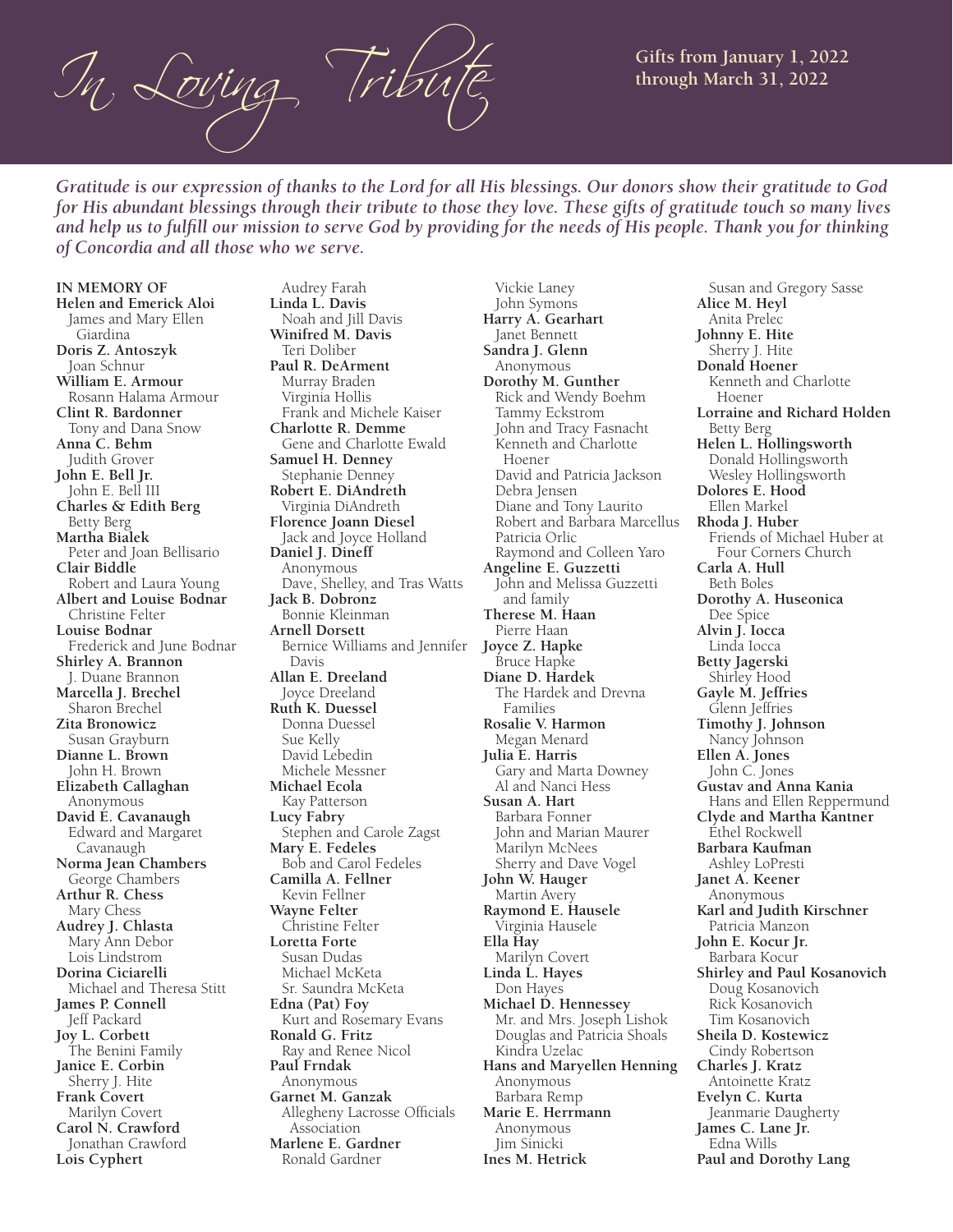Marlen Lang **Donald J. Larrick** Patricia Larrick **Robert and Margaret Leuenberger** James and Beth Mahood **Emil Liker** Anonymous Kristine Gagnon Karen Naddeo Gleason and Shirley Schultz **Helen L. London** Ray and Karen Bargerstock Thomas and Dolores Shusko **Stephanie Magoc** Robert and Marsha Adams **Ronald J. Marans** Tom Hicks **Gloria F. Martin** Melanie Dunn The Martin Family **Anthony Masciantonio** Louise Masciantonio **Richard A. Massella** Russell and Kathy Geibel **Sandra L. Mayle** Aurora Flight Operations Michael and Kendra Morgan **Joseph and Margaret McCarthy** Joanne and Todd Hoener **John E. McConaughy** Anonymous **James McCreary** Wynona McCreary **William J. McGregor** Mona Hengelsberg Rita Hirschfield Mary Lynn Kitner Lori Klingman The Family of Mac McGregor Mary Anne Sullivan Nikki Williams **Clifford McHenry** Judy Gerace **Dolores McKrisky** Charles and Connie Markle Kay McGregor Kellie Newcomb Debbie Roskey **LeeAnn McLaughlin** Janet Fesq **Florence L. McPherson** Keith and Donna Coughey Harry and Maggie McGovern **Mary K. Merriman** Anonymous Denise Murphy **Charles and Mary Meyers** Marianne Meyers **Dale M. Miller** Alice Miller **Ronald L. Miller** Joseph Olkowski Zion Church **John Molitoris** Anonymous **Rose Mary Monito** Thomas and Karen Monito **Velma J. Montag** Allen Montag **Joanne Moore**

 Janet McCracken **Clarence Mowery** Mary Townsend **Mildred Muffley** William Muffley **Rev. Herb and Gertrude Neitzel** Anita Neitzel **Barbara Newman** Harold Blumenfeld Mr. and Mrs. Barney Newman **Charles A. Oberdorf** Tina Miller **Innocenza D. Palaio** Ann Barger **Thomas Patterson, Jr.** Kay Patterson **John and Pauline Paulenda** Jo-Ann Paulenda **Donald D. Pelaia** David and Sheila Barnhart Bianca Jijon Connie Kampian Midland Borough Flower Fund Amy Pelaia E.C. and Maureen Pelaia Nadia Pelaia and family Kathy, Jason, and CJ Proch Charles Reilly Patricia Rowse **Henry Pidcock** Pat and Ray Wivell **Michael J. Prokell** Anonymous Joe and Jean Andrejcik Thomas and Mary Kuster Jamie, Abbey, Pele, and Watts Prokell Cathy S. Scorzafave Erin Stanford Victoria Willott **C. Raymond Quail** Beth Boles **Elaine H. Quick** Daniel Quick **Ronald L. Reckhart** R. Patricia Bitting Buffalo Presbyterian Church Robert and Dawn Conroy Dick and Carol DeWitt Todd and Lori Eshenbaugh Joan Ferlan Marjorie Funk Linda and Bob Gibson Patricia Houllion Roy and Mary Ann Kitzer Marnie and Ken Kosmal Ellen Magoc Mr. and Mrs. Gino Montemurro Gen Naviglia Eileen Reckhart Joseph and Kathryn Rial Leona Shaffer Rosemary Trenski Bill and Linda Wareham **Dorothy A. Rihn** Dave and Phyllis Thomas Rosemary Traill **Dennis Sabatini** Rachel Sabatini

**William M. Sadecky** Anonymous Domenic and Mary Corso Michelle Farrell Marianne Heid Bonnie Robinson Kathy Szczesny **Janet M. Scharritter** William Scharritter **Elva B. Scherling** Anonymous Irene Eberz Pat and Mary Ellen Esquino Larson Design Group George and Rhonda **McKinney**  Ken and Lynn Sabolovic Brenda Scherling Kari and Jerry **Martha Schoenthal** Barry and Barbara Schoenthal **Mary Alice Schoenthal** Barry and Barbara Schoenthal **Mary Ann Schrim** Frank Schrim **Ralph Schuetz** Andrew and Laura Forauer **Janet Scott** Karen Hinderliter David and Bridgett Michelle and Jon Nathan and Chrissy Monica and Kenny **Walter and Ottilia Scott** Arlene Thomas **Marie J. Seamster** Marcia Nisenbaum Peggy Rutkauskas **Evelyn M. Shellgren** Richard Ball **Richard L. Shirey** Suzanne Shirey **Francis Silbach** Theresa F. Silbach **Catherine Sismour** James Sismour **Virginia L. Skeddle** Anonymous Mary Lanoie Natalie Lochotzki Phyllis and John Sharkady Alan Skeddle Joe and Gloria Ward Anna Lisa Wolfe **Charles Smith** Shirley M. Smith **Hilbert P. Smith and Patricia A. Chisnell Smith** Patricia Blackburn **Pat Monroe Smith** Jack and Joyce Holland **Sara E. Smith** Michelle Iddings Maxine Steiner **Barbara A. Springer** Philip and Christine Renner **Earlene F. Stealey** Linda and Richard Miller **A. Mark Stiggi** Helene and Ted Morrell Jerry and Barbara Snyderman **Mary Ann Stiggi**

 Helene and Ted Morrell Jerry and Barbara Snyderman **Maurice P. Sullivan** Catherine Rakow **Isabell A. Swanson** Carol Lindley **Stella J. Tantlinger** Chris Ross Bob Miller **Jack J. Tarosky** Michael Tarosky **Thomas M. Thomas** Dolores Baum Blair and Deborah Mills Diana Shirley Brad and Ruth Thomas Matthew and Sandra Thomas Susan Thomas **William S. Thomas** Bill Tatrai **Anna M. Tomayko** Anonymous Mitchell Karaica **Patricia Tomazeski** Mike and Betty Nelko **Lois Trevarrow** Harry and Karen Snyder **Frank J. Vancheri** Barbara Vancheri Cathy Vancheri Peter and Robin Vancheri **Robert L. Vaughn** Fred and Betty Freshcorn **Sandra A. Verbish** Sally Lozovoy **Robert and Arlene Vettel** Jeanmarie Daugherty **Albert E. Vierthaler** Verna Vierthaler **Deborah C. Voelker** Gloria Lehman **Patricia Covert Vogel** Marilyn Covert **Elvera B. Wahl** William Wahl **John L. Walker Jr** Roxanne Walker **Patricia Walleck** Anonymous **Sylvia Wdowiak** Anonymous Sam and Mary Jo Chiodo Matt, Allison, Sarah, and Jesper Ellis Dan and Marianne Renard **John J. Wehner** Jane and Michael Haritan **Norman and Lois Weismann** Norma and Frank Churilla **Marjorie Wilhelm** Judy Gerace **Rose Wilkes** Barbara Arensberg **James M. Williams** Teri Doliber **Elaine B. Witowich** Patricia Larrick Robert Witowich and family **John Wondolkowski** Black & Veatch Barbara Davis Gail Edelsohn